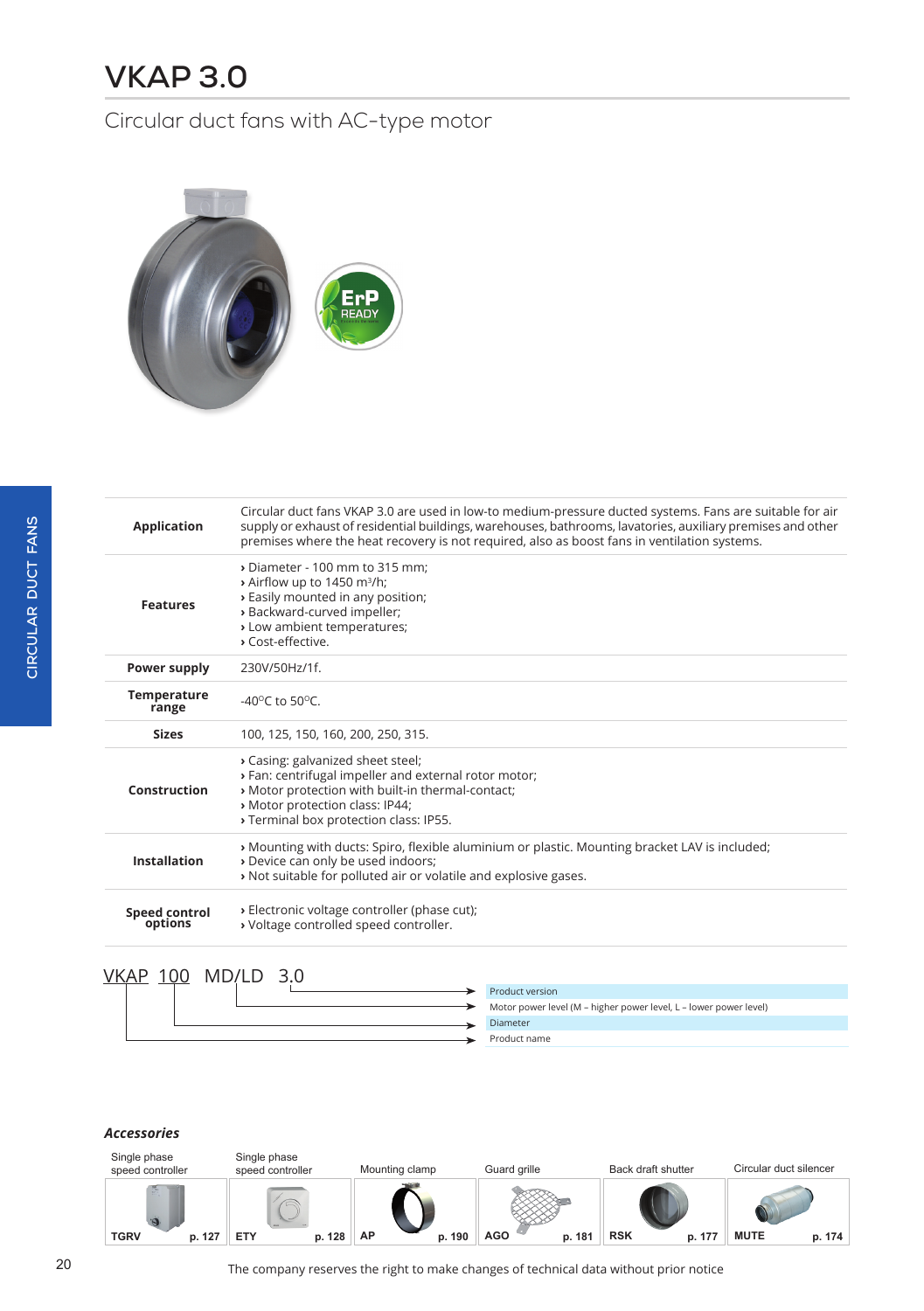



| <b>Type</b>        | <b>Dimensions</b> [mm] |              |     |     |     |  |  |  |  |
|--------------------|------------------------|--------------|-----|-----|-----|--|--|--|--|
|                    | B                      | $\mathbf{C}$ | øD  | ød  | E   |  |  |  |  |
| VKAP 100 MD/LD 3.0 | 189                    | 152          | 244 | 100 | 287 |  |  |  |  |
| VKAP 125 MD/LD 3.0 | 182                    | 143          | 243 | 125 | 286 |  |  |  |  |
| VKAP 150 LD 3.0    | 217                    | 166          | 344 | 150 | 387 |  |  |  |  |
| VKAP 160 MD 3.0    | 189                    | 143          | 244 | 160 | 287 |  |  |  |  |
| VKAP 160 LD 3.0    | 217                    | 166          | 344 | 160 | 387 |  |  |  |  |
| VKAP 200 MD 3.0    | 219                    | 167          | 344 | 200 | 387 |  |  |  |  |
| VKAP 200 LD 3.0    | 231                    | 179          | 344 | 200 | 387 |  |  |  |  |
| VKAP 250 MD 3.0    | 223                    | 160          | 344 | 250 | 387 |  |  |  |  |
| VKAP 250 LD 3.0    | 230                    | 167          | 344 | 250 | 387 |  |  |  |  |
| VKAP 315 MD 3.0    | 243                    | 175          | 402 | 315 | 444 |  |  |  |  |
| VKAP 315 LD 3.0    | 256                    | 188          | 402 | 315 | 444 |  |  |  |  |

| <b>Type</b>               | <b>Accessories</b> |            |           |            |            |             |                          |                          |            |                |            |
|---------------------------|--------------------|------------|-----------|------------|------------|-------------|--------------------------|--------------------------|------------|----------------|------------|
|                           | <b>TGRV</b>        | <b>ETY</b> | <b>AP</b> | <b>AGO</b> | <b>RSK</b> | <b>MUTE</b> | <b>FD</b>                | <b>FDI</b>               | <b>EKA</b> | <b>AVS</b>     | <b>AVA</b> |
| <b>VKAP 100 MD/LD 3.0</b> | 1,5                | 1,5        | 100       | 100        | 100        | 100         | 100                      | 100                      | 100        | 100            | 100        |
| <b>VKAP 125 MD/LD 3.0</b> | 1,5                | 1,5        | 125       | 125        | 125        | 125         | 125                      | 125                      | 125        | 125            | 125        |
| VKAP 150 LD 3.0           | 1,5                | 1,5        | 150       | 150        | 150        | ۰.          | $\overline{\phantom{0}}$ | $\overline{\phantom{0}}$ | -          | $\overline{a}$ | ٠          |
| VKAP 160 MD 3.0           | 1,5                | 1,5        | 160       | 160        | 160        | 160         | 160                      | 160                      | 160        | 160            | 160        |
| VKAP 160 LD 3.0           | 1,5                | 1,5        | 160       | 160        | 160        | 160         | 160                      | 160                      | 160        | 160            | 160        |
| VKAP 200 MD 3.0           | 1,5                | 1,5        | 200       | 200        | 200        | 200         | 200                      | 200                      | 200        | 200            | 200        |
| VKAP 200 LD 3.0           | 1,5                | 1,5        | 200       | 200        | 200        | 200         | 200                      | 200                      | 200        | 200            | 200        |
| VKAP 250 MD 3.0           | 1,5                | 1,5        | 250       | 250        | 250        | 250         | 250                      | 250                      | 250        | 250            | 250        |
| VKAP 250 LD 3.0           | 1,5                | 1,5        | 250       | 250        | 250        | 250         | 250                      | 250                      | 250        | 250            | 250        |
| VKAP 315 MD 3.0           | 1,5                | 1,5        | 315       | 315        | 315        | 315         | 315                      | 315                      | 315        | 315            | 315        |
| VKAP 315 LD 3.0           | 1,5                | 1,5        | 315       | 315        | 315        | 315         | 315                      | 315                      | 315        | 315            | 315        |

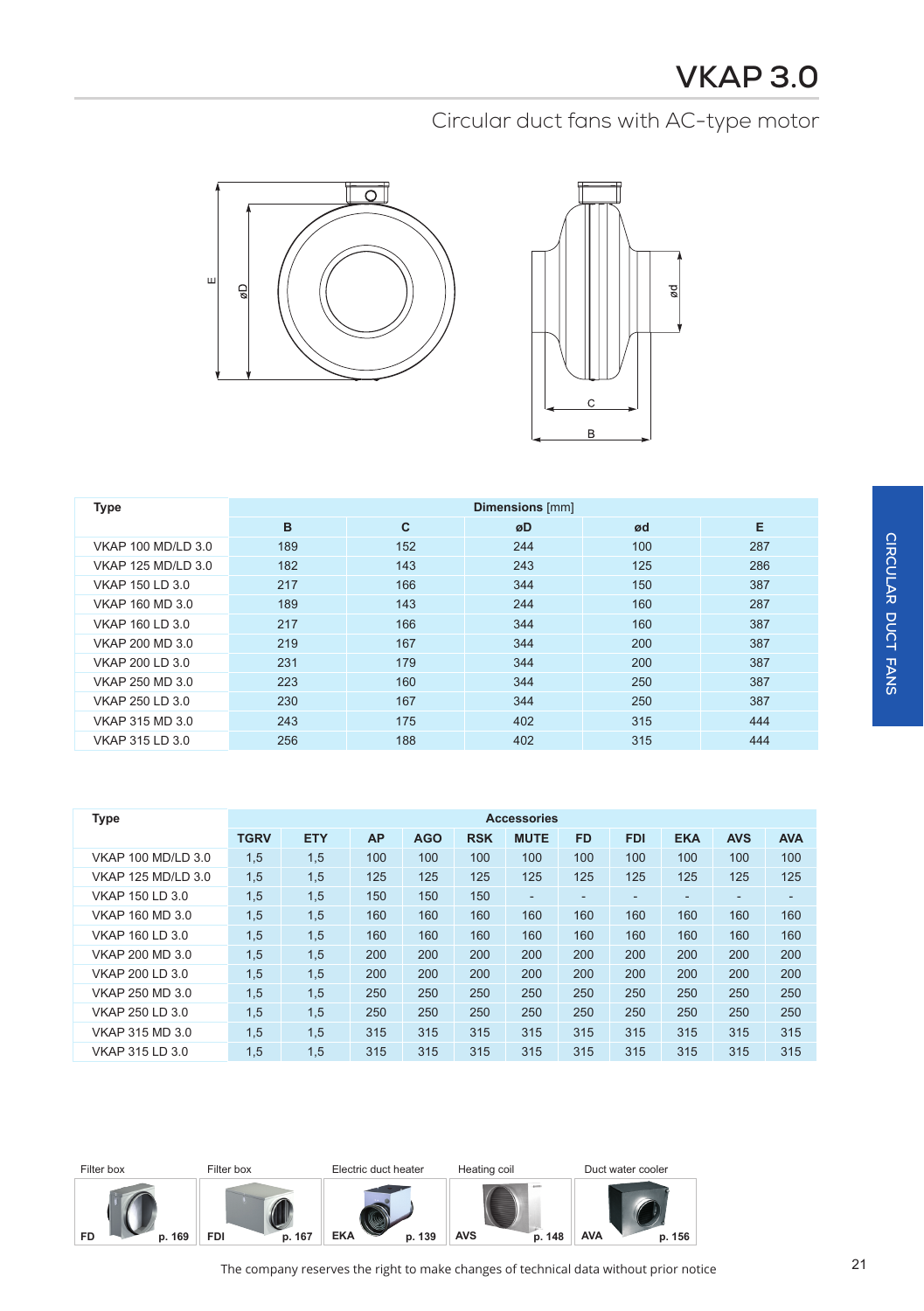### **VKAP 100 MD 3.0**



|       |                   | Performance |        |                |               |       |       | 80V         |  |
|-------|-------------------|-------------|--------|----------------|---------------|-------|-------|-------------|--|
|       | Power consumption |             |        |                |               | 2     |       | <b>120V</b> |  |
|       |                   |             |        |                |               | ൫     |       | 140V        |  |
|       |                   |             |        |                |               | (4)   |       | 170V        |  |
|       |                   |             |        |                |               | ග     |       | <b>230V</b> |  |
|       |                   |             |        |                |               |       |       |             |  |
| 0.3.0 | Lwa total,        | Lwa, dB(A)  |        |                |               |       |       |             |  |
|       | dR(A)             | $107.11 -$  | 0.5011 | $F \cap C + L$ | <b>ALL LL</b> | 0.111 | 4.111 | 0.111       |  |

| 100 MD 3.0                               | Lwa total.<br>dB(A) | Lwa, $dB(A)$ |        |        |         |       |       |       |  |
|------------------------------------------|---------------------|--------------|--------|--------|---------|-------|-------|-------|--|
|                                          |                     | 125Hz        | 250 Hz | 500 Hz | $1$ kHz | 2 kHz | 4 kHz | 8 kHz |  |
| Inlet                                    | 61                  | 45           | 57     | 52     | 56      | 51    | 40    | 31    |  |
| Outlet                                   | 61                  | 44           | 58     | 52     | 55      | 50    | 39    | 30    |  |
| Surrounding                              | 46                  | 26           | 27     | 36     | 44      | 41    | 30    | 23    |  |
| Measured at 200 m <sup>3</sup> /h, 62 Pa |                     |              |        |        |         |       |       |       |  |

**VKAP 100 LD 3.0**



|            | Power consumption | Performance |        |        |       |       |       | <b>80V</b>  |
|------------|-------------------|-------------|--------|--------|-------|-------|-------|-------------|
|            |                   |             |        |        |       | ◎     |       | <b>120V</b> |
|            |                   |             |        |        |       | ൫     |       | <b>140V</b> |
|            |                   |             |        |        |       | 40    |       | 170V        |
|            |                   |             |        |        |       | டு    |       | <b>230V</b> |
|            |                   |             |        |        |       |       |       |             |
| 100 LD 3.0 | Lwa total,        | Lwa, dB(A)  |        |        |       |       |       |             |
|            | dB(A)             | 125 Hz      | 250 Hz | 500 Hz | 1 kHz | 2 kHz | 4 kHz | 8 kHz       |
| Inlet      | 70                | 53          | 58     | 60     | 66    | 65    | 58    | 47          |

| 199 LD 9.9                                | LWA total.<br>dB(A) |        |        |        |       |       |       |       |  |  |
|-------------------------------------------|---------------------|--------|--------|--------|-------|-------|-------|-------|--|--|
|                                           |                     | 125 Hz | 250 Hz | 500 Hz | 1 kHz | 2 kHz | 4 kHz | 8 kHz |  |  |
| Inlet                                     | 70                  | 53     | 58     | 60     | 66    | 65    | 58    | 47    |  |  |
| Outlet                                    | 71                  | 54     | 60     | 61     | 67    | 66    | 58    | 48    |  |  |
| Surrounding                               | 61                  | 34     | 58     | 44     | 55    | 54    | 47    | 37    |  |  |
| Measured at 257 m <sup>3</sup> /h, 104 Pa |                     |        |        |        |       |       |       |       |  |  |

Measured at 257  $\mathsf{m}^{3}$ 



|     |                             | Performance       |            |               | 80V         |
|-----|-----------------------------|-------------------|------------|---------------|-------------|
|     |                             | Power consumption |            | 2             | <b>120V</b> |
|     |                             |                   |            | $\mathcal{D}$ | <b>140V</b> |
|     |                             |                   |            | (4)           | <b>170V</b> |
|     |                             |                   |            | டு            | 230V        |
|     |                             |                   |            |               |             |
| 3 U | <b><i>Bossette Boll</i></b> |                   | Lwa. dB(A) |               |             |

| 125 MD 3.0  | Lwa total.<br>dB(A)                     | Lwa, dB(A) |        |        |       |       |       |       |  |  |
|-------------|-----------------------------------------|------------|--------|--------|-------|-------|-------|-------|--|--|
|             |                                         | $125$ Hz   | 250 Hz | 500 Hz | 1 kHz | 2 kHz | 4 kHz | 8 kHz |  |  |
| Inlet       | 59                                      | 43         | 52     | 53     | 54    | 51    | 41    | 33    |  |  |
| Outlet      | 60                                      | 42         | 53     | 54     | 54    | 52    | 42    | 34    |  |  |
| Surrounding | 45                                      | 21         | 30     | 36     | 42    | 40    | 29    | 18    |  |  |
|             | Meggurad at 101 m <sup>3</sup> /h 83 Pa |            |        |        |       |       |       |       |  |  |

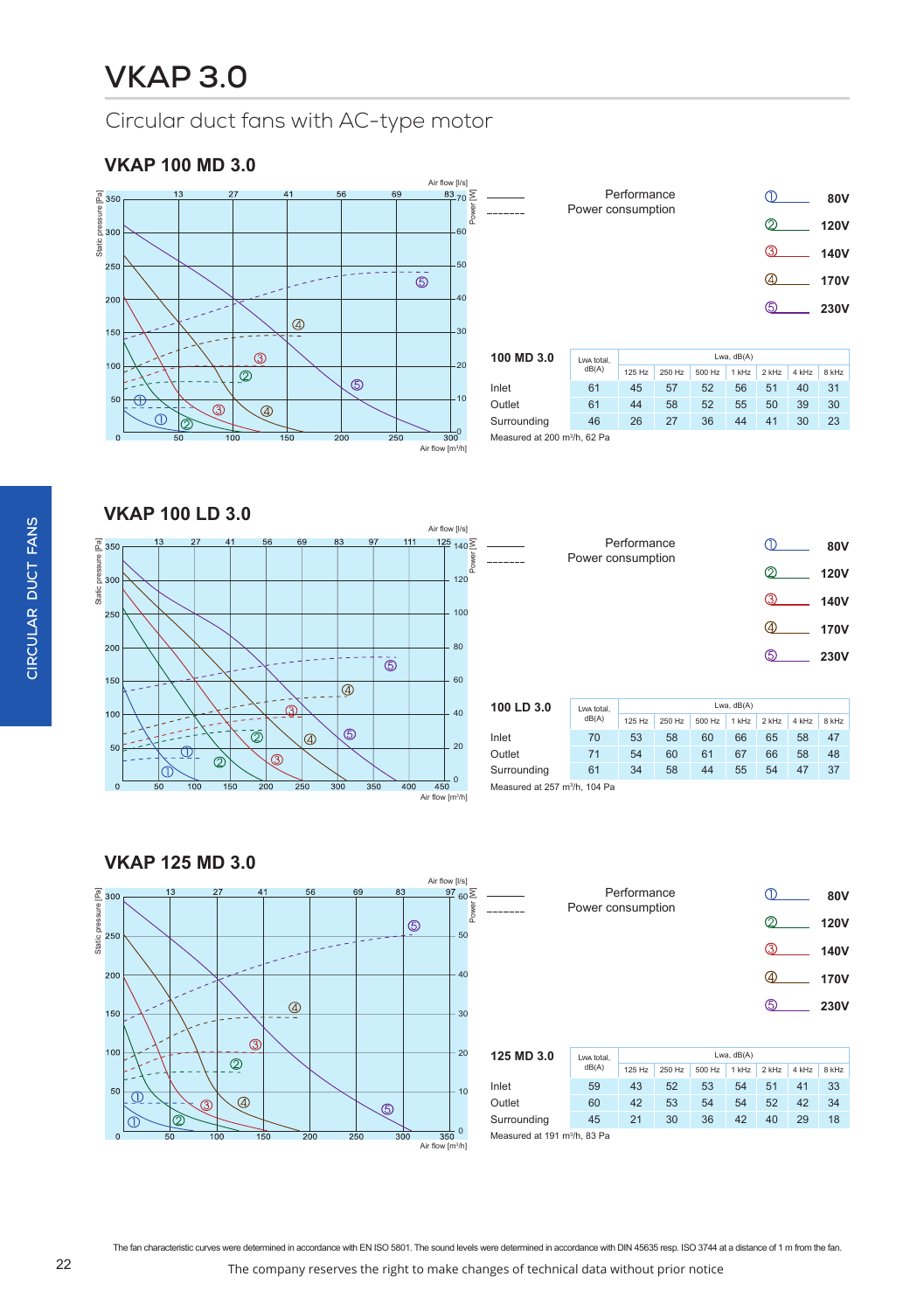# **VKAP 3.0**

## Circular duct fans with AC-type motor

#### Air flow [l/s] Static pressure [Pa]<br>Static pressure 1300  $\frac{125}{140}$   $\sum$ Static pressure [Pa] Static pressure [Pa] Power 120 250 100 80 200  $\circledS$ 150 60  $\overline{\mathcal{L}}$ 100 40  $\overline{\circledcirc}$  $\bar{\circledcirc}$ 20 50  $\overline{\mathcal{L}}$  $\circledS$  $\overline{\mathcal{Q}}$  $\overline{\mathbb{O}}$  $\circled{3}$  $^{\circ}$ 400 Air flow [m3/h]

| Performance       |    | 80V         |
|-------------------|----|-------------|
| Power consumption | ⊘  | <b>120V</b> |
|                   | ൫  | 140V        |
|                   | 4  | 170V        |
|                   | டு | 230V        |
|                   |    |             |

| 125 LD 3.0                                | Lwa total.<br>dB(A) | Lwa. $dB(A)$ |        |        |       |         |       |       |  |
|-------------------------------------------|---------------------|--------------|--------|--------|-------|---------|-------|-------|--|
|                                           |                     | 125 Hz       | 250 Hz | 500 Hz | 1 kHz | $2$ kHz | 4 kHz | 8 kHz |  |
| Inlet                                     | 69                  | 50           | 54     | 63     | 65    | 64      | 56    | 47    |  |
| Outlet                                    | 68                  | 49           | 53     | 61     | 64    | 63      | 55    | 45    |  |
| Surrounding                               | 56                  | 28           | 29     | 45     | 53    | 52      | 44    | 35    |  |
| Measured at 280 m <sup>3</sup> /h, 104 Pa |                     |              |        |        |       |         |       |       |  |

**VKAP 150 LD 3.0**

**VKAP 125 LD 3.0**



| Performance       | ൹<br>80V                   |
|-------------------|----------------------------|
| Power consumption | Ø)<br><b>120V</b>          |
|                   | $\circledS$<br><b>140V</b> |
|                   | $\omega$<br><b>170V</b>    |
|                   | டு<br>230V                 |
|                   |                            |
|                   |                            |

| 150 LD 3.0                                | Lwa total.<br>dB(A) | Lwa, $dB(A)$ |        |        |       |         |       |       |  |
|-------------------------------------------|---------------------|--------------|--------|--------|-------|---------|-------|-------|--|
|                                           |                     | $125$ Hz     | 250 Hz | 500 Hz | 1 kHz | $2$ kHz | 4 kHz | 8 kHz |  |
| Inlet                                     | 74                  | 51           | 66     | 67     | 71    | 62      | 61    | 53    |  |
| Outlet                                    | 75                  | 52           | 67     | 68     | 72    | 64      | 63    | 50    |  |
| Surrounding                               | 62                  | 30           | 49     | 51     | 60    | 52      | 50    | 36    |  |
| Measured at 595 m <sup>3</sup> /h, 112 Pa |                     |              |        |        |       |         |       |       |  |

**VKAP 160 MD 3.0** Air flow [l/s] Static pressure [Pa]<br>350<br>300<br>300  $\frac{125}{140}$   $\sum$ Static pressure [Pa] Power 120 100 250 200 80  $\overline{\circ}$ 60 150  $\overline{\mathcal{L}}$  $\circledS$ 100 40  $\bar{Q}$  $20$ 50  $\circledS$  $\overline{\mathcal{Q}}$  $\overline{\mathcal{Q}}$  $\overline{\mathcal{L}}$  $\circledcirc$ 0  $\overline{0}$  $\frac{1}{350}$  $400$  $-450$ Air flow [m<sup>3</sup> /h]

| 80V         |          | Performance       |  |
|-------------|----------|-------------------|--|
| <b>120V</b> | ②        | Power consumption |  |
| <b>140V</b> | ③        |                   |  |
| <b>170V</b> | $\omega$ |                   |  |
| <b>230V</b> | ග        |                   |  |
|             |          |                   |  |

| 160 MD 3.0                                | Lwa total.<br>dB(A) |          | Lwa, $dB(A)$ |        |         |         |       |       |  |  |  |
|-------------------------------------------|---------------------|----------|--------------|--------|---------|---------|-------|-------|--|--|--|
|                                           |                     | $125$ Hz | 250 Hz       | 500 Hz | $1$ kHz | $2$ kHz | 4 kHz | 8 kHz |  |  |  |
| Inlet                                     | 68                  | 47       | 50           | 56     | 64      | 63      | 61    | 49    |  |  |  |
| Outlet                                    | 69                  | 48       | 52           | 57     | 65      | 64      | 63    | 51    |  |  |  |
| Surrounding                               | 56                  | 26       | 27           | 40     | 53      | 51      | 50    | 35    |  |  |  |
| Measured at 318 m <sup>3</sup> /h, 103 Pa |                     |          |              |        |         |         |       |       |  |  |  |

The fan characteristic curves were determined in accordance with EN ISO 5801. The sound levels were determined in accordance with DIN 45635 resp. ISO 3744 at a distance of 1 m from the fan.

 $\overline{a}$ 

The company reserves the right to make changes of technical data without prior notice 23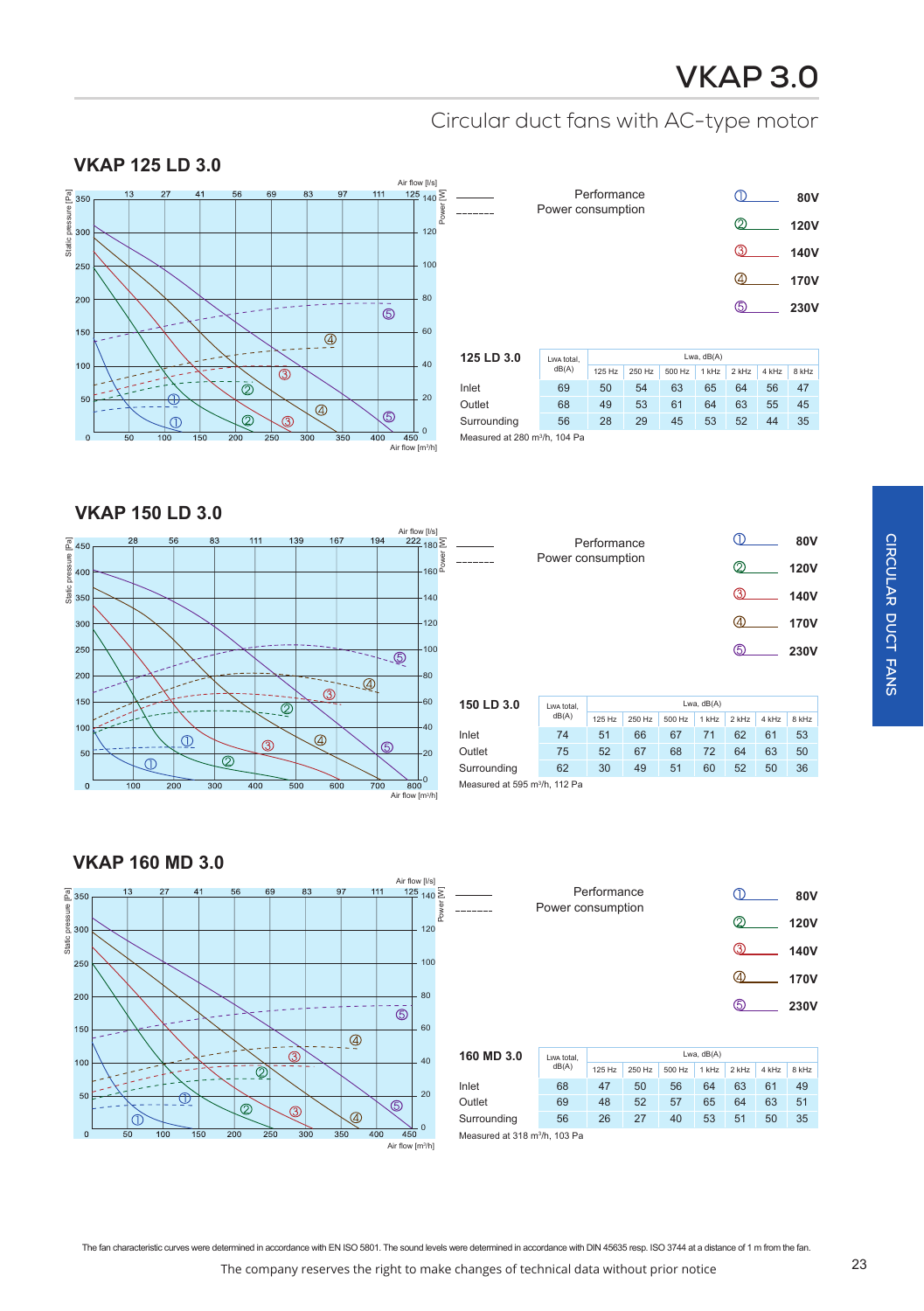### **VKAP 160 LD 3.0**



|        |   | Performance       |                | (I)           | 80V         |
|--------|---|-------------------|----------------|---------------|-------------|
|        |   | Power consumption |                | Ø             | <b>120V</b> |
|        |   |                   |                | $\circled{3}$ | <b>140V</b> |
|        |   |                   |                | 4             | <b>170V</b> |
|        |   |                   |                | டு            | 230V        |
|        |   |                   |                |               |             |
| ח ? חו | . |                   | $l$ wa $dR(A)$ |               |             |

| 160 LD 3.0                                | Lwa total.<br>dB(A) | Lwa, $dB(A)$ |        |        |       |         |       |       |  |  |
|-------------------------------------------|---------------------|--------------|--------|--------|-------|---------|-------|-------|--|--|
|                                           |                     | $125$ Hz     | 250 Hz | 500 Hz | 1 kHz | $2$ kHz | 4 kHz | 8 kHz |  |  |
| Inlet                                     | 74                  | 52           | 67     | 68     | 71    | 62      | 62    | 52    |  |  |
| Outlet                                    | 75                  | 52           | 68     | 68     | 72    | 64      | 63    | 51    |  |  |
| Surrounding                               | 61                  | 31           | 49     | 52     | 59    | 52      | 51    | 36    |  |  |
| Measured at 685 m <sup>3</sup> /h, 104 Pa |                     |              |        |        |       |         |       |       |  |  |

|  | 100 MD 3.0  100 LD 3.0  125 MD 3.0  125 LD 3.0  150 LD 3.0  160 MD 3.0  160 LD 3.0 |  |  |
|--|------------------------------------------------------------------------------------|--|--|
|  |                                                                                    |  |  |

| Electrical data              |                              |                             |                             |                             |                             |                             |                             |                             |
|------------------------------|------------------------------|-----------------------------|-----------------------------|-----------------------------|-----------------------------|-----------------------------|-----------------------------|-----------------------------|
| Phase/Votage/Frequency       | [V/Hz]                       | $-1, 230/50$                | $-1, 230/50$                | $-1, 230/50$                | ~1.230/50                   | $-1, 230/50$                | $-1, 230/50$                | ~1.230/50                   |
| Max. power consumption       | [kW]                         | 0,074                       | 0,074                       | 0,074                       | 0,074                       | 0,103                       | 0,074                       | 0,103                       |
| Max. current                 | [A]                          | 0,3                         | 0,31                        | 0,3                         | 0,31                        | 0,5                         | 0,31                        | 0,5                         |
| Capacitor                    | $[\mu F]$                    | $\overline{2}$              | $\overline{2}$              | $\overline{2}$              | $\overline{2}$              | $\overline{2}$              | $\overline{2}$              | $\overline{2}$              |
| Wiring diagram               |                              | No. 1                       | No. 1                       | No. 1                       | No. 1                       | No. 1                       | No. 1                       | No. 1                       |
| Fan speed controller         |                              | <b>TGRV 1.5/</b><br>ETY-1,5 | <b>TGRV 1.5/</b><br>ETY-1,5 | <b>TGRV 1.5/</b><br>ETY-1,5 | <b>TGRV 1.5/</b><br>ETY-1,5 | <b>TGRV 1.5/</b><br>ETY-1,5 | <b>TGRV 1.5/</b><br>ETY-1,5 | <b>TGRV 1.5/</b><br>ETY-1,5 |
| <b>Technical data</b>        |                              |                             |                             |                             |                             |                             |                             |                             |
| Max. airflow                 | $\left[\frac{m^3}{h}\right]$ | 281                         | 379                         | 307                         | 421                         | 773                         | 451                         | 866                         |
| Fan impeler speed            | $[min^{-1}]$                 | 2800                        | 2800                        | 2800                        | 2800                        | 2796                        | 2800                        | 2796                        |
| Weight                       | [kg]                         | 3                           | 3                           | 3                           | 3                           | 3                           | 3                           | $\overline{4}$              |
| Max. air temperature         | $\lceil{^{\circ}C}\rceil$    | $-40/40$                    | $-40/40$                    | $-40/40$                    | $-40/40$                    | $-40/40$                    | $-40/40$                    | $-40/40$                    |
| Impeler                      |                              | <b>Backwards</b><br>curved  | <b>Backwards</b><br>curved  | <b>Backwards</b><br>curved  | <b>Backwards</b><br>curved  | <b>Backwards</b><br>curved  | <b>Backwards</b><br>curved  | <b>Backwards</b><br>curved  |
| Protection class:            | motor                        | <b>IP44</b>                 | IP44                        | IP44                        | <b>IP44</b>                 | IP44                        | <b>IP44</b>                 | IP44                        |
|                              | terminal box                 | <b>IP55</b>                 | <b>IP55</b>                 | <b>IP55</b>                 | <b>IP55</b>                 | <b>IP55</b>                 | <b>IP55</b>                 | <b>IP55</b>                 |
| Ecodesign data               |                              |                             |                             |                             |                             |                             |                             |                             |
| Clasification**              |                              | <b>RVU</b>                  | <b>RVU</b>                  | <b>RVU</b>                  | <b>RVU</b>                  | <b>RVU</b>                  | <b>RVU</b>                  | <b>RVU</b>                  |
| Energy efficiency class      | [local demand control]       | C                           | C                           | C                           | C                           | B                           | C                           | B                           |
| Sound power level            | [dB(A)]                      | 46                          | 58                          | 42                          | 54                          | 59                          | 54                          | 57                          |
| Reference flow rate at 50 Pa | $\left[\frac{m^3}{h}\right]$ | 121                         | 182                         | 120                         | 200                         | 431                         | 224                         | 483                         |
| <b>SPI</b>                   | $[W/(m^3/h)]$                | 0,22                        | 0,20                        | 0,22                        | 0, 19                       | 0,14                        | 0,17                        | 0,12                        |
| Comply with ERP 2018         |                              | $+^*$                       | $+^*$                       | $+^*$                       | $+^*$                       | $+^*$                       | $+^*$                       | $+^*$                       |

\* unit with local demand control complies with ErP 2018 requirements. \*\* RVU - residential ventilation unit.

The fan characteristic curves were determined in accordance with EN ISO 5801. The sound levels were determined in accordance with DIN 45635 resp. ISO 3744 at a distance of 1 m from the fan.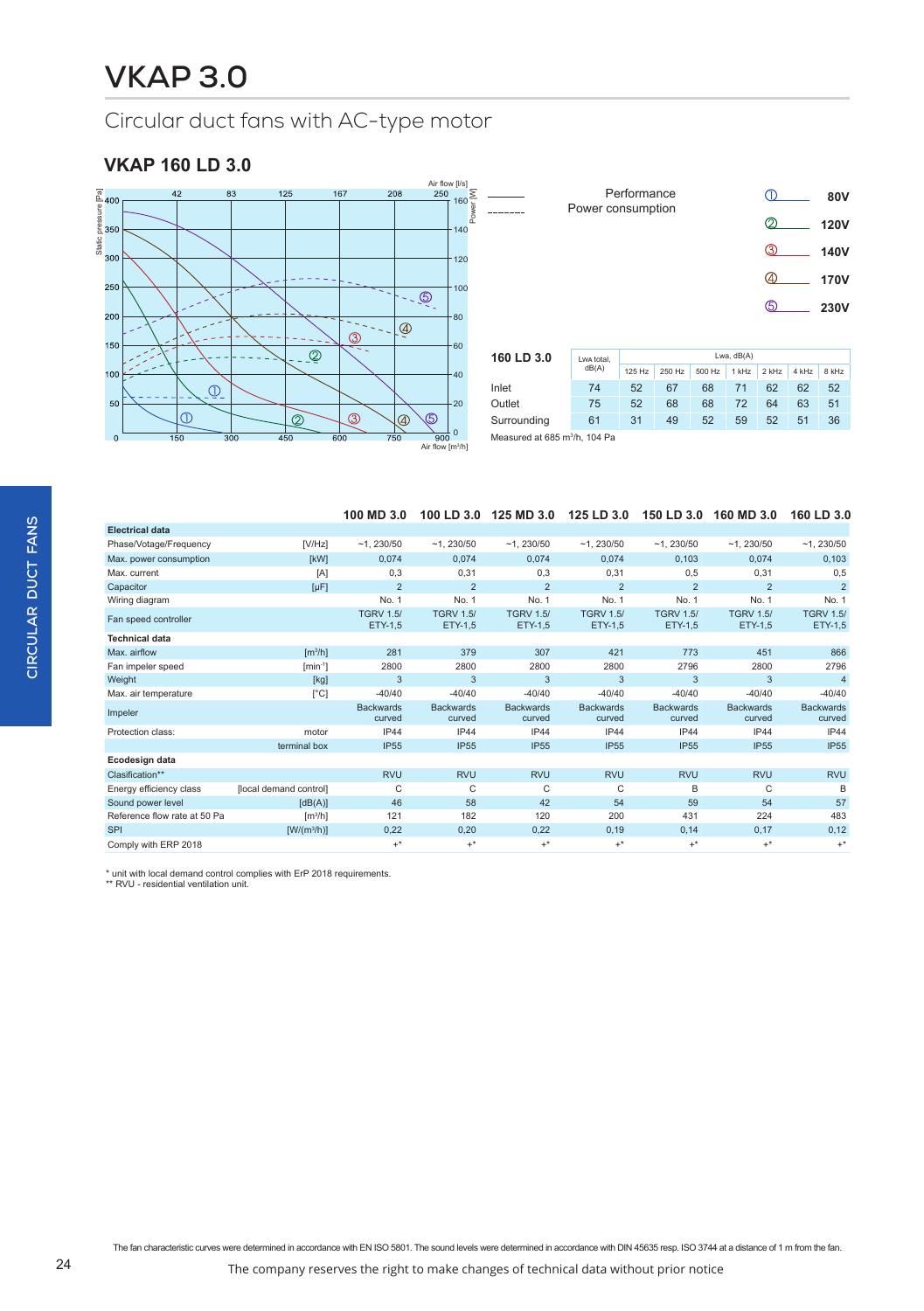# **VKAP 3.0**

 $\bigcap$ 

**80V**

## Circular duct fans with AC-type motor

Performance



|             | Power consumption |        |              |        |       |             |       | ov v        |  |
|-------------|-------------------|--------|--------------|--------|-------|-------------|-------|-------------|--|
|             |                   |        |              |        | ©     | <b>120V</b> |       |             |  |
|             |                   |        |              |        |       |             |       | 140V        |  |
|             |                   |        |              |        |       | ④           |       | <b>170V</b> |  |
|             |                   |        |              |        |       |             |       | <b>230V</b> |  |
|             |                   |        |              |        |       |             |       |             |  |
| 200 MD 3.0  | Lwa total,        |        | Lwa, $dB(A)$ |        |       |             |       |             |  |
|             | dB(A)             | 125 Hz | 250 Hz       | 500 Hz | 1 kHz | 2 kHz       | 4 kHz | 8 kHz       |  |
| Inlet       | 70                | 46     | 53           | 62     | 66    | 63          | 64    | 54          |  |
| Outlet      | 71                | 45     | 54           | 61     | 68    | 64          | 65    | 53          |  |
| Surrounding | 55                | 22     | 24           | 41     | 49    | 53          | 43    | 40          |  |

Measured at 653 m3 /h, 125 Pa

**VKAP 200 LD 3.0**



|            | Power consumption | Performance  |        |                |       |                |       | 80V         |  |
|------------|-------------------|--------------|--------|----------------|-------|----------------|-------|-------------|--|
|            |                   |              |        | の              |       | <b>120V</b>    |       |             |  |
|            |                   |              |        |                |       | ൫              |       | 140V        |  |
|            |                   |              |        |                |       | (4)            |       | <b>170V</b> |  |
|            |                   |              |        |                |       | டு             |       | 230V        |  |
|            |                   |              |        |                |       |                |       |             |  |
| 200 LD 3.0 | Lwa total,        | Lwa, $dB(A)$ |        |                |       |                |       |             |  |
|            | dB(A)             | 125 Hz       | 250 Hz | 500 Hz         | 1 kHz | 2 kHz          | 4 kHz | 8 kHz       |  |
| Inlat      | 73                | 53           | 60     | 6 <sub>6</sub> | 60    | 6 <sub>R</sub> | 65    | 63          |  |

|                                           | dB(A) | 125 Hz | 250 Hz | 500 Hz | 1 kHz | 2 kHz | 4 kHz | 8 kHz |
|-------------------------------------------|-------|--------|--------|--------|-------|-------|-------|-------|
| Inlet                                     | 73    | 53     | 60     | 66     | 69    | 66    | 65    | 63    |
| Outlet                                    | 74    | 54     | 62     | 65     | 70    | 67    | 67    | 63    |
| Surrounding                               | 58    | 25     | 35     | 46     | 53    | 55    | 47    | 45    |
| Measured at 846 m <sup>3</sup> /h, 123 Pa |       |        |        |        |       |       |       |       |

**VKAP 250 MD 3.0** Air flow [I/s]<br>250 Static pressure [Pa]<br>65<br>40<br>00  $200\frac{\Sigma}{\frac{W}{\Sigma}}$ Static pressure [Pa] 160 300 120  $\circledS$ 200 80  $\circledcirc$  $\overline{\mathcal{Q}}$  $\circledS$ 100 40  $\overline{\bigcirc}$  $\odot$  $\overline{\circ}$  $\circledS$ ௫  $\overline{0}$  $\overline{900}$ Air flow [m $^3$ /h]

|            | Performance       |        |        | <b>80V</b> |       |          |       |             |  |
|------------|-------------------|--------|--------|------------|-------|----------|-------|-------------|--|
|            | Power consumption |        |        |            |       | <b>②</b> |       | <b>120V</b> |  |
|            |                   |        |        |            |       | 将        |       | 140V        |  |
|            |                   |        |        |            |       | ④        |       | 170V        |  |
|            |                   |        |        |            |       | டு       |       | 230V        |  |
|            |                   |        |        |            |       |          |       |             |  |
| 250 MD 3.0 | Lwa total,        |        |        |            |       |          |       |             |  |
|            | dB(A)             | 125 Hz | 250 Hz | 500 Hz     | 1 kHz | 2 kHz    | 4 kHz | 8 kHz       |  |
| Inlet      | 71                | 41     | 52     | 61         | 66    | 66       | 64    | 56          |  |
| Outlet     | 72                | 43     | 53     | 60         | 68    | 67       | 65    | 57          |  |

Surrounding 52 24 30 38 48 47 45 40

The company reserves the right to make changes of technical data without prior notice 25 The fan characteristic curves were determined in accordance with EN ISO 5801. The sound levels were determined in accordance with DIN 45635 resp. ISO 3744 at a distance of 1 m from the fan.

 $\overline{a}$  $\overline{a}$ 

Measured at 634 m<sup>3</sup>/h, 125 Pa

**CIRCULAR DUCT FANS**

CIRCULAR DUCT FANS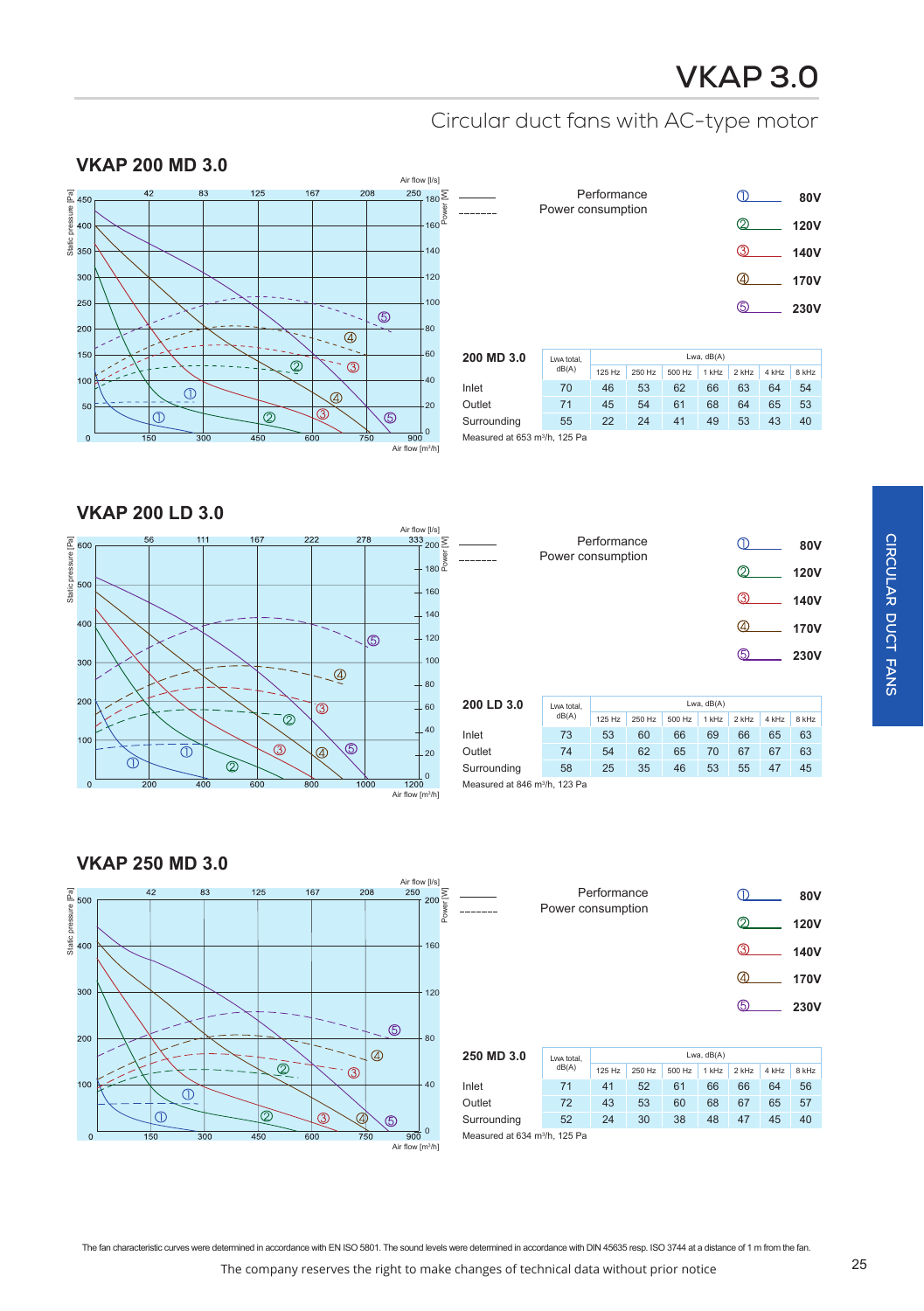### **VKAP 250 LD 3.0**



|            | Performance<br>Power consumption |        |        |        |       |       |       | <b>80V</b>  |  |
|------------|----------------------------------|--------|--------|--------|-------|-------|-------|-------------|--|
|            |                                  |        |        |        |       |       |       | <b>120V</b> |  |
|            |                                  |        |        |        |       | ൫     |       | 140V        |  |
|            |                                  |        |        |        |       | ④     |       | <b>170V</b> |  |
|            |                                  |        |        |        |       | டு    |       | 230V        |  |
|            |                                  |        |        |        |       |       |       |             |  |
| 250 LD 3.0 | Lwa total,                       |        |        |        |       |       |       |             |  |
|            | dB(A)                            | 125 Hz | 250 Hz | 500 Hz | 1 kHz | 2 kHz | 4 kHz | 8 kHz       |  |
| Inlet      | 74                               | 54     | 62     | 67     | 69    | 67    | 67    | 65          |  |

**VKAP 315 MD 3.0**



|            | Power consumption | Performance |          |          |                    | ∩        |           | 80V         |  |
|------------|-------------------|-------------|----------|----------|--------------------|----------|-----------|-------------|--|
|            |                   |             |          |          |                    | <b>②</b> |           | <b>120V</b> |  |
|            |                   |             |          |          |                    | ൫        |           | <b>140V</b> |  |
|            |                   |             |          |          |                    | 4        |           | <b>170V</b> |  |
|            |                   |             |          |          |                    | டு       |           | <b>230V</b> |  |
|            |                   |             |          |          |                    |          |           |             |  |
| 315 MD 3.0 | Lwa total,        |             |          |          | Lwa, dB(A)         |          |           |             |  |
|            | dB(A)             | $125 L +$   | $250H -$ | $EAOU -$ | 4.14H <sub>2</sub> | $21 -$   | $A$ $L =$ | $0 L1 -$    |  |

| 315 MD 3.0                                 | Lwa total.<br>dB(A) | Lwa. dB(A) |        |        |       |       |       |       |  |  |
|--------------------------------------------|---------------------|------------|--------|--------|-------|-------|-------|-------|--|--|
|                                            |                     | 125 Hz     | 250 Hz | 500 Hz | 1 kHz | 2 kHz | 4 kHz | 8 kHz |  |  |
| Inlet                                      | 78                  | 52         | 63     | 71     | 75    | 68    | 65    | 63    |  |  |
| Outlet                                     | 79                  | 53         | 64     | 71     | 76    | 69    | 68    | 66    |  |  |
| Surrounding                                | 57                  | 35         | 43     | 51     | 53    | 48    | 46    | 43    |  |  |
| Measured at 1195 m <sup>3</sup> /h, 152 Pa |                     |            |        |        |       |       |       |       |  |  |

**VKAP 315 LD 3.0** Air flow [l/s] Static pressure [Pa]<br>60<br>800  $\frac{389}{1}$ 350 $\frac{5}{7}$ 111 167 222 278 333 Static pressure [Pa] Power 300 500 250 400 200  $\overline{\circledcirc}$  $30<sup>°</sup>$ 150  $\circledS$  $\overline{Q}$ 200 100  $\bar{\mathbb{O}}$  $10<sub>C</sub>$ 50  $\circledcirc$  $\circledS$  $\overline{\circledast}$ (යි)  $\overline{O}$ 0  $\epsilon$  $\overline{600}$  $\frac{1}{1400}$  $\frac{1}{1600}$  $1000$ Air flow [m<sup>3</sup> /h]

| 80V         |    | Performance |  | Power consumption |
|-------------|----|-------------|--|-------------------|
| <b>120V</b> | ②  |             |  |                   |
| <b>140V</b> | ൫  |             |  |                   |
| <b>170V</b> |    |             |  |                   |
| 230V        | டு |             |  |                   |
|             |    |             |  |                   |
|             |    |             |  |                   |

| 315 LD 3.0                                         | Lwa total.<br>dB(A) | Lwa, $dB(A)$ |        |        |       |         |       |       |  |  |
|----------------------------------------------------|---------------------|--------------|--------|--------|-------|---------|-------|-------|--|--|
|                                                    |                     | 125 Hz       | 250 Hz | 500 Hz | 1 kHz | $2$ kHz | 4 kHz | 8 kHz |  |  |
| Inlet                                              | 73                  | 50           | 59     | 67     | 68    | 66      | 65    | 64    |  |  |
| Outlet                                             | 74                  | 51           | 60     | 66     | 69    | 67      | 66    | 65    |  |  |
| Surrounding                                        | 53                  | 33           | 38     | 45     | 48    | 47      | 45    | 43    |  |  |
| Measured at $1080 \text{ m}^3$ /h $149 \text{ Pa}$ |                     |              |        |        |       |         |       |       |  |  |

```
Measured at 1080 \mathrm{m}^3/h, 149 Pa
```
The fan characteristic curves were determined in accordance with EN ISO 5801. The sound levels were determined in accordance with DIN 45635 resp. ISO 3744 at a distance of 1 m from the fan.